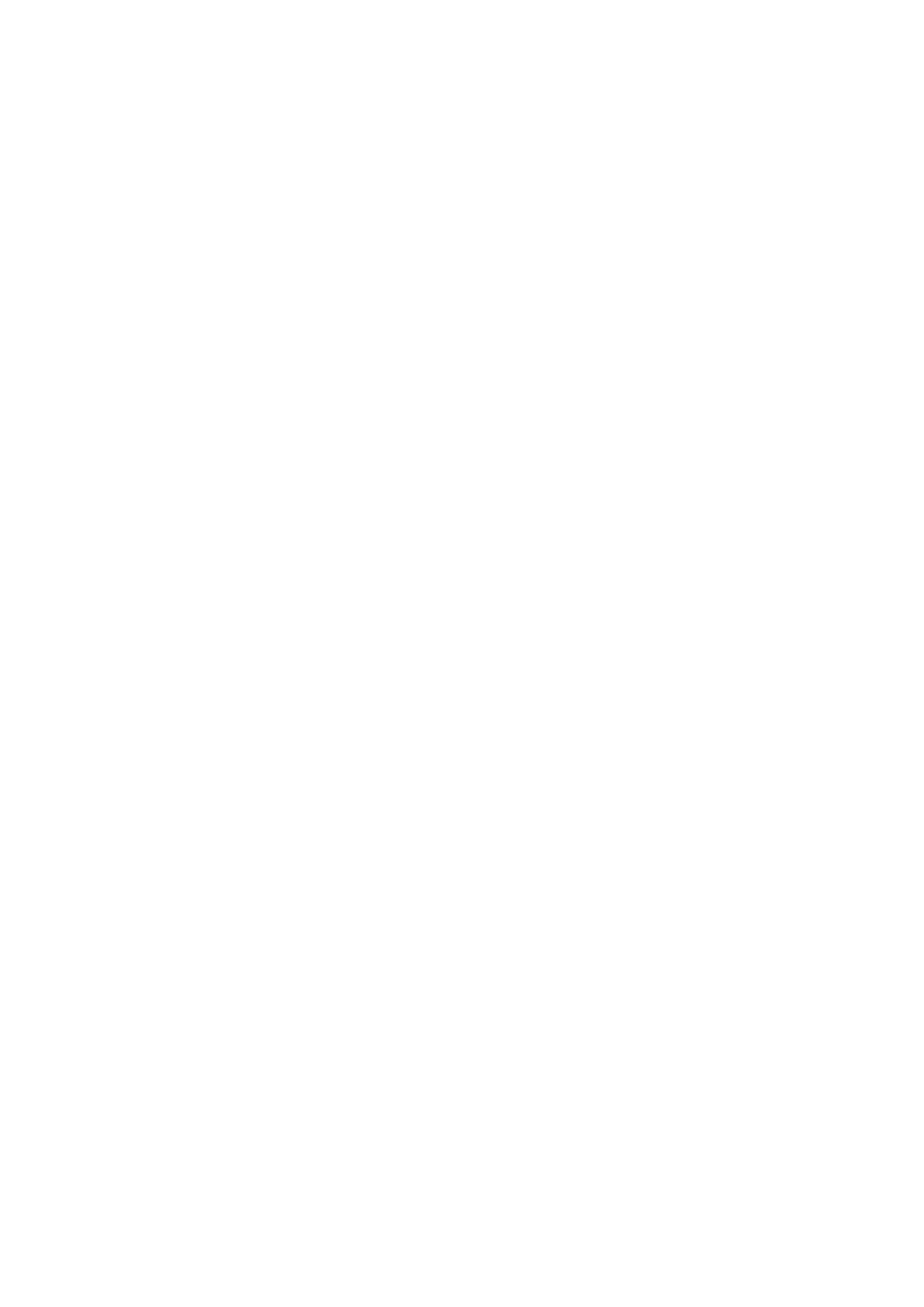## **Keynote Speaker**



**Dr. Estrella O. Simon**

President First City Providential College Philippines



**Dr. I Made Putrawan**

Professor Universitas Negeri Jakarta Indonesia

## **Session Chair**



**Dr. Ricky Bustamante Pece**

Director, Linkages and International Affairs Office First City Providential College **Philippines** 



**Dr. Echel S. Antero**

Vice President for Academic Affairs First City Providential College **Philippines**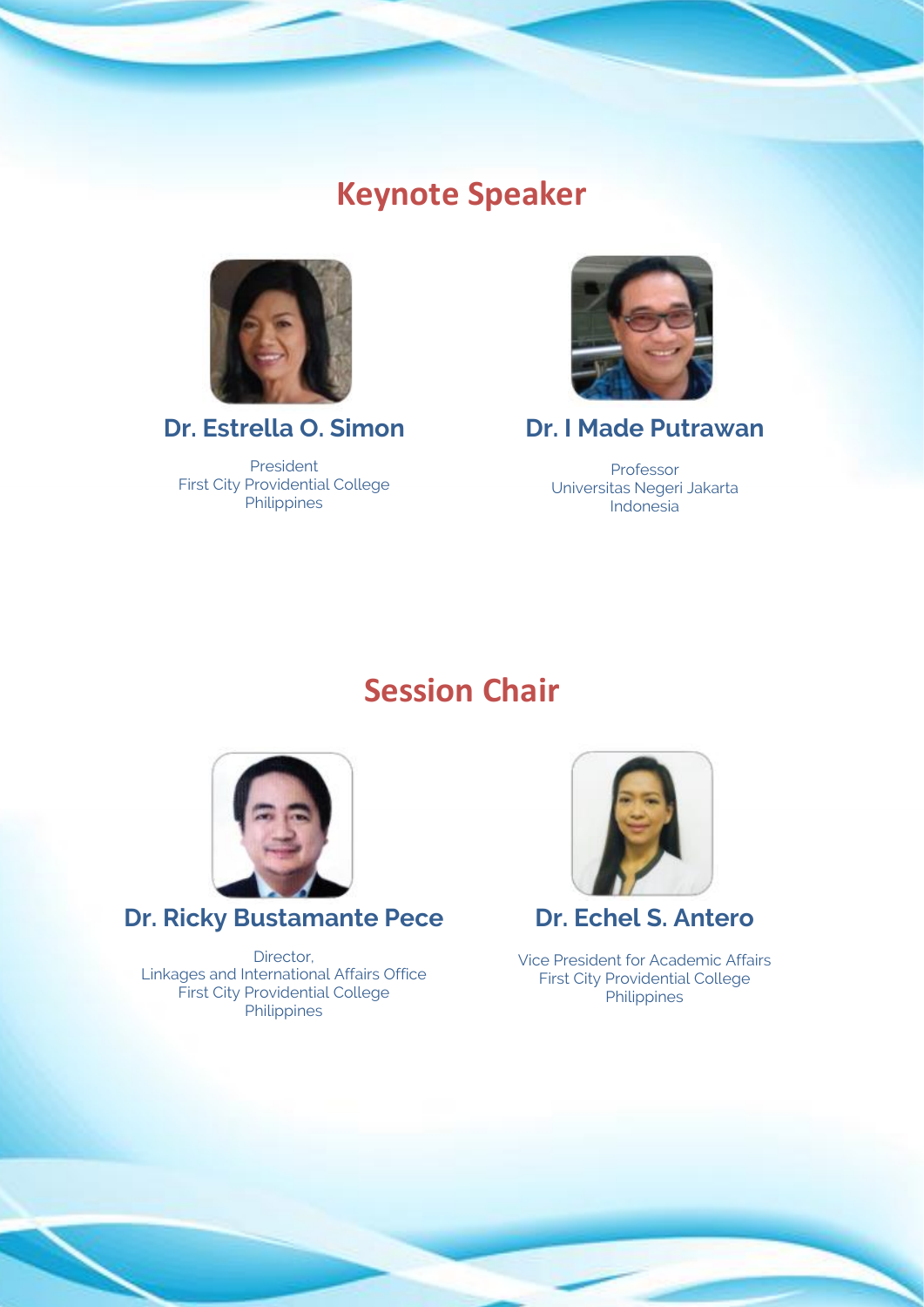## **Time Schedule**

| <b>Registration</b>                        |   | 08:00 AM | to | 08:30 AM |
|--------------------------------------------|---|----------|----|----------|
| <b>Welcome Message by Moderator</b>        |   | 08:30 AM | to | 08:35 AM |
| <b>Welcome Speech by</b>                   | ۰ | 08:35 AM | to | 08:40 AM |
| <b>IFERP CTO-Mr. Ranjan Sahu</b>           |   |          |    |          |
| <b>IFERP Director- Mr. Siddth Kumar</b>    |   |          |    |          |
| <b>Keynote Speaker Speech</b>              | ٠ | 08:50 AM | to | 09:30 AM |
| <b>Session Chair Speech</b>                | ۰ | 09:30 AM | to | 09:45 AM |
| <b>Technical Session</b>                   | ÷ | 09:45 AM | to | 10:05 AM |
| <b>Group Photo</b>                         | ÷ | 10:05 AM | to | 10:15 AM |
| <b>Coffee Break</b>                        | ÷ | 10:15 AM | to | 10:30 AM |
| <b>Technical Session</b>                   | ۰ | 10:30 AM | to | 12:50 PM |
| <b>Lunch Break</b>                         |   | 12:50 PM | to | 02:00 PM |
| <b>Session Chair Speech</b>                | ÷ | 02:00 PM | to | 2:15 PM  |
| <b>Technical Session</b>                   | ÷ | 2:15 PM  | to | 3:55 PM  |
| <b>Coffee Break</b>                        | ÷ | 3:55 PM  | to | 4:10 PM  |
| <b>Technical Session</b>                   |   | 4:10 PM  | to | 5:20 PM  |
| <b>Awards and Certificate Distribution</b> | Ξ | 5:20 PM  | to | 5:40 PM  |
| <b>Feedback</b>                            | ÷ | 05:40 PM | to | 05:50 PM |
| <b>Vote of Thanks by Moderator</b>         |   | 05:50 PM | to | 06:00 PM |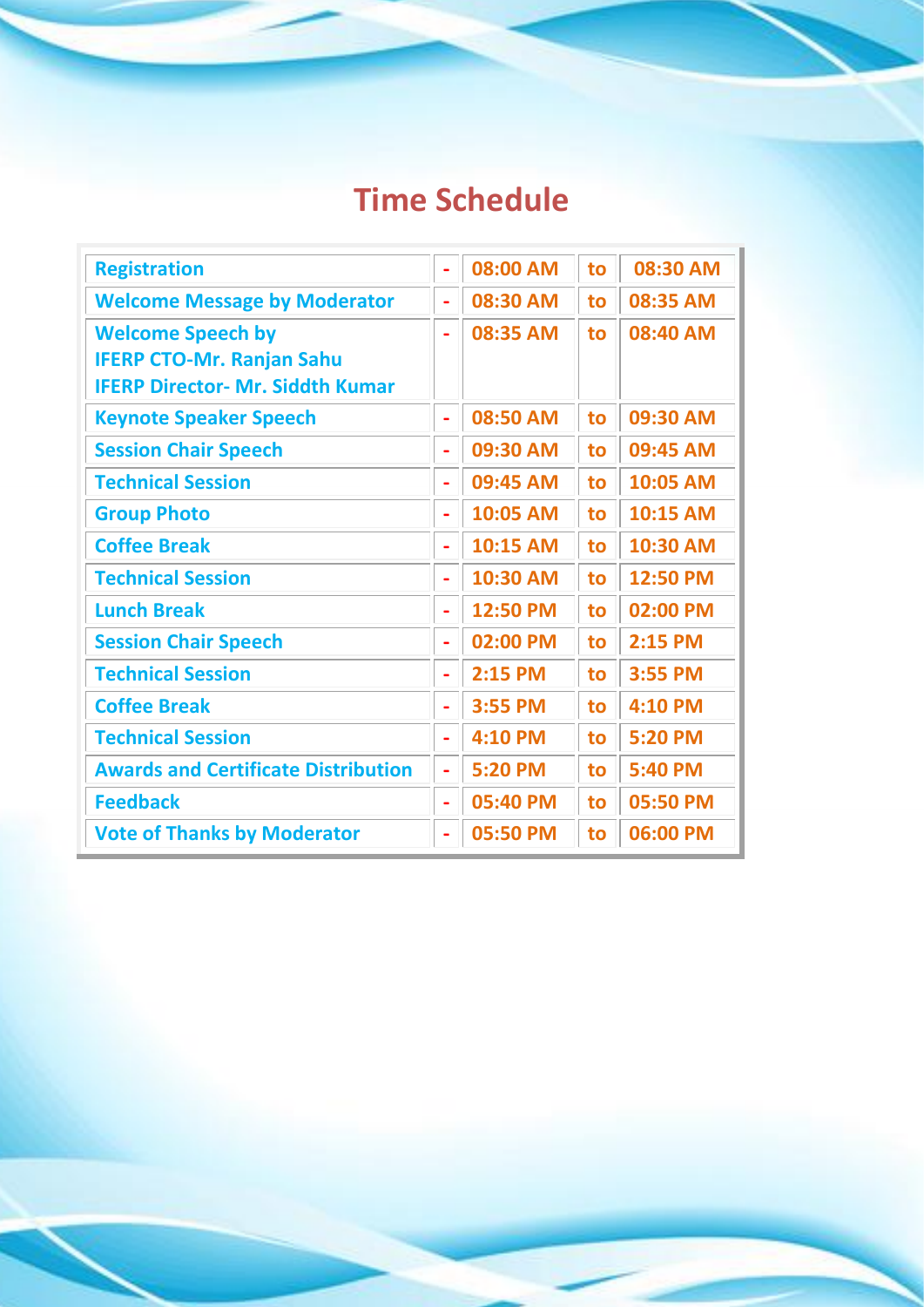## **TECHNICAL SESSION**

| 09:45 AM-09:55AM   | <b>Oral Presentation by Nor'ain Mohd Tajudin</b>                                                                                                                             |
|--------------------|------------------------------------------------------------------------------------------------------------------------------------------------------------------------------|
|                    | A Thinking-Based Learning Module for Enhancing 21 st Century Skills                                                                                                          |
| 09:55 AM-10:05 AM  | <b>Oral Presentation by Patrice Xandria Mari A. Delos Reyes</b>                                                                                                              |
|                    | Institutional Study of Ecotourism Industry in Luisiana, Laguna: Linking<br><b>Institutions to Natural Resource Conservation</b>                                              |
| 10:30 AM-10:40 AM  | <b>Oral Presentation by Ahmad Najib</b>                                                                                                                                      |
|                    | Insilico Screening Chemical Compounds α-Glucocidase Inhibitor From<br>Cordia myxa L.                                                                                         |
| 10:40 AM- 10:50 AM | <b>Oral Presentation by Revathi Sagadavan (Transferred from ICBM-19)</b>                                                                                                     |
|                    | Gap Refinement of Teaching And Learning Practice In Digital Era Via<br><b>Informal Guidance</b>                                                                              |
| 10:50 AM-11:00 AM  | <b>Oral Presentation by Cucu Cahyana</b>                                                                                                                                     |
|                    | The Effect of Instructional Leadership and Naturalistic Intelligence on<br>Students Citizenship Behavior toward Environment Mediated by<br><b>Environmental Morale/Ethic</b> |
| 11:00 AM-11:10 AM  | <b>Oral Presentation by Prayuningtyas Angger Wardhani</b>                                                                                                                    |
|                    | <b>Structural Model of Teachers' Citizenship Behavior, School Leadership and</b><br><b>Personality Mediated by Motivation</b>                                                |
| 11:10 AM-11:20 AM  | <b>Oral Presentation by R. Sinta Dewi Sekarwati</b>                                                                                                                          |
|                    | The Effect of Blended Learning Strategy and Students Personality on<br><b>Students' Knowledge about The Basic Concepts of Ecology</b>                                        |
| 11:20 AM-11:30 AM  | <b>Oral Presentation by Jeyaletchumi P. (Transferred from ICMBPS-19)</b>                                                                                                     |
|                    | Safety of Frozen Shrimp Imported through Entry Points in Selangor,                                                                                                           |
|                    | <b>Malaysia</b>                                                                                                                                                              |
| 11:30 AM-11:40 AM  | <b>Oral Presentation by Virsa Handayani</b>                                                                                                                                  |
|                    | Standardization and Bacteria Inhibitory Test of Purified Extract of<br><b>Mahogany (Swietenia mahagoni (L.) Jacq) Seeds and Leaves</b>                                       |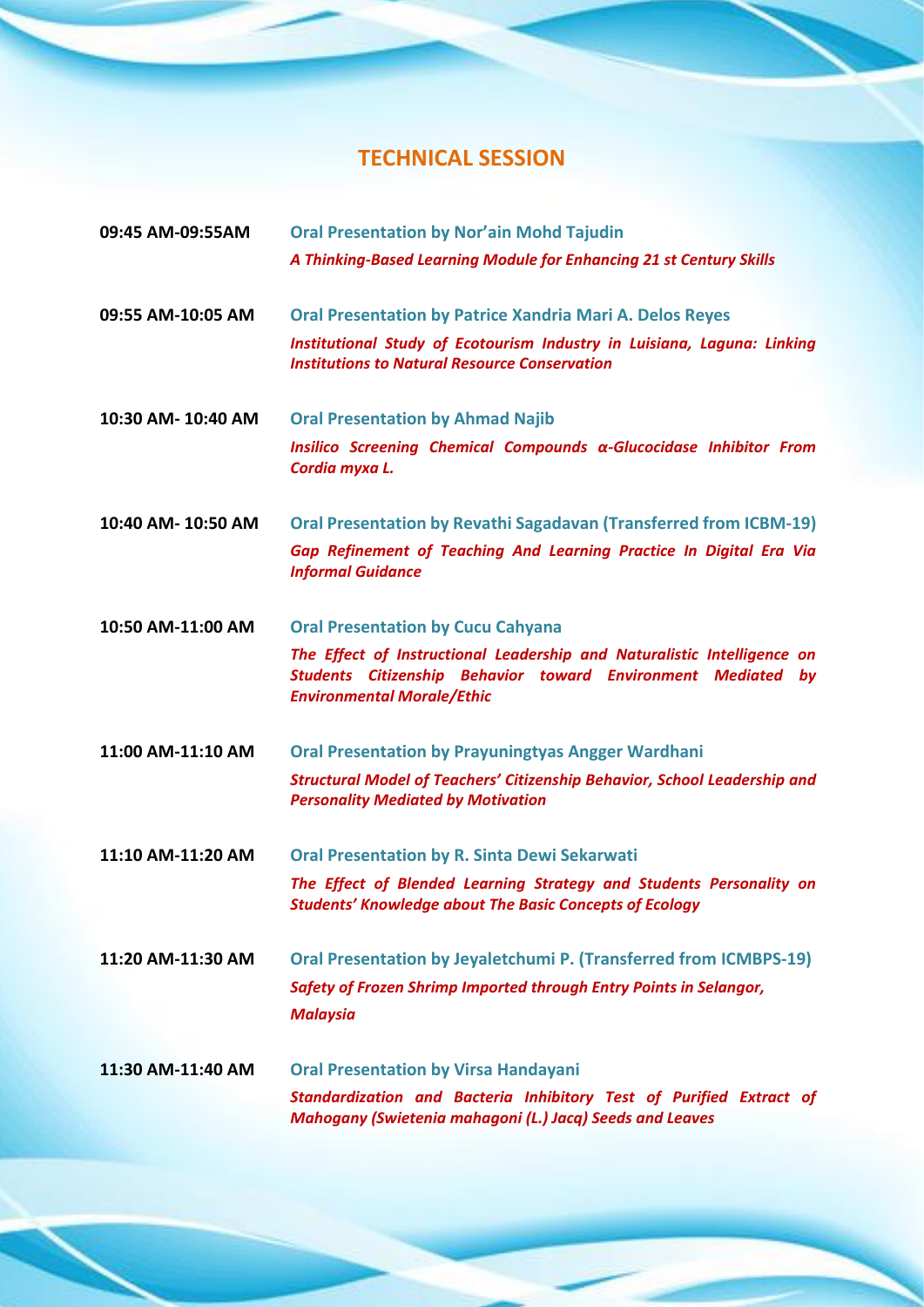| 11:40 AM-11:50 AM | <b>Oral Presentation by John S. Flores</b>                                                                                                                                        |
|-------------------|-----------------------------------------------------------------------------------------------------------------------------------------------------------------------------------|
|                   | <b>NNCCS: Basis for Determining Level of Competencies of Beginning Nurses</b><br>in Selected Hospitals in San Jose del Monte                                                      |
|                   |                                                                                                                                                                                   |
| 11:50 AM-12:00 PM | <b>Oral Presentation by Guspri Devi Artanti</b>                                                                                                                                   |
|                   | <b>Construct Validity of Biological Students' New Environmental Paradigm</b><br>(NEP) Dimensions Based on Gender                                                                  |
|                   |                                                                                                                                                                                   |
| 12:00 PM-12:10 PM | <b>Oral Presentation by Achmad Zawawi</b>                                                                                                                                         |
|                   | <b>Building Employees' Organizational Commitment Through Leadership</b><br><b>Styles And Organizational Culture At Automotive Industry</b>                                        |
| 12:10 PM-12:20 PM | <b>Oral Presentation by Fahrurrozi</b>                                                                                                                                            |
|                   | <b>Model Assessment of Preliminary Reading Skills Based on Whole language</b><br><b>Learning in Early Grade of Elementary School Students</b>                                     |
| 12:20 PM-12:30 PM | <b>Oral Presentation by Jumadil Akhir</b>                                                                                                                                         |
|                   | <b>Environmental Integrity Based On School Climate, Instructional Leadership</b><br><b>And Personality</b>                                                                        |
| 12:30 PM-12:40 PM | <b>Oral Presentation by Salihu Sabiu Musa (Transferred from ICMBPS-</b><br>19)                                                                                                    |
|                   | A Mathematical Modeling to Study the 2014-2015 Taiwan Dengue<br><b>Outbreaks</b>                                                                                                  |
| 12:40 PM-12:50 PM | <b>Oral Presentation by Ridwan Ardi</b>                                                                                                                                           |
|                   | PPKn Instructional Materials Development Based on Citizenship Behavior<br>in Improving Students' Knowledge                                                                        |
| 02:15 PM-02:25 PM | <b>Oral Presentation by Primož Podržaj</b>                                                                                                                                        |
|                   | <b>Neural Network Programming in Python</b>                                                                                                                                       |
| 02:25 PM-02:35 PM | <b>Video Presentation by Rolando Barrameda</b>                                                                                                                                    |
|                   | Research on the cause of Traffic congestion in the Pala-pala Intersection.                                                                                                        |
| 02:35 PM-02:45 PM | <b>Oral Presentation by Manal Suliman Omer</b>                                                                                                                                    |
|                   | A Pre-test via Partial Least Square Structural Equation Modeling with the<br><b>Influence of Organisational Structures and Organisational Internal Factors</b><br>on Construction |
|                   |                                                                                                                                                                                   |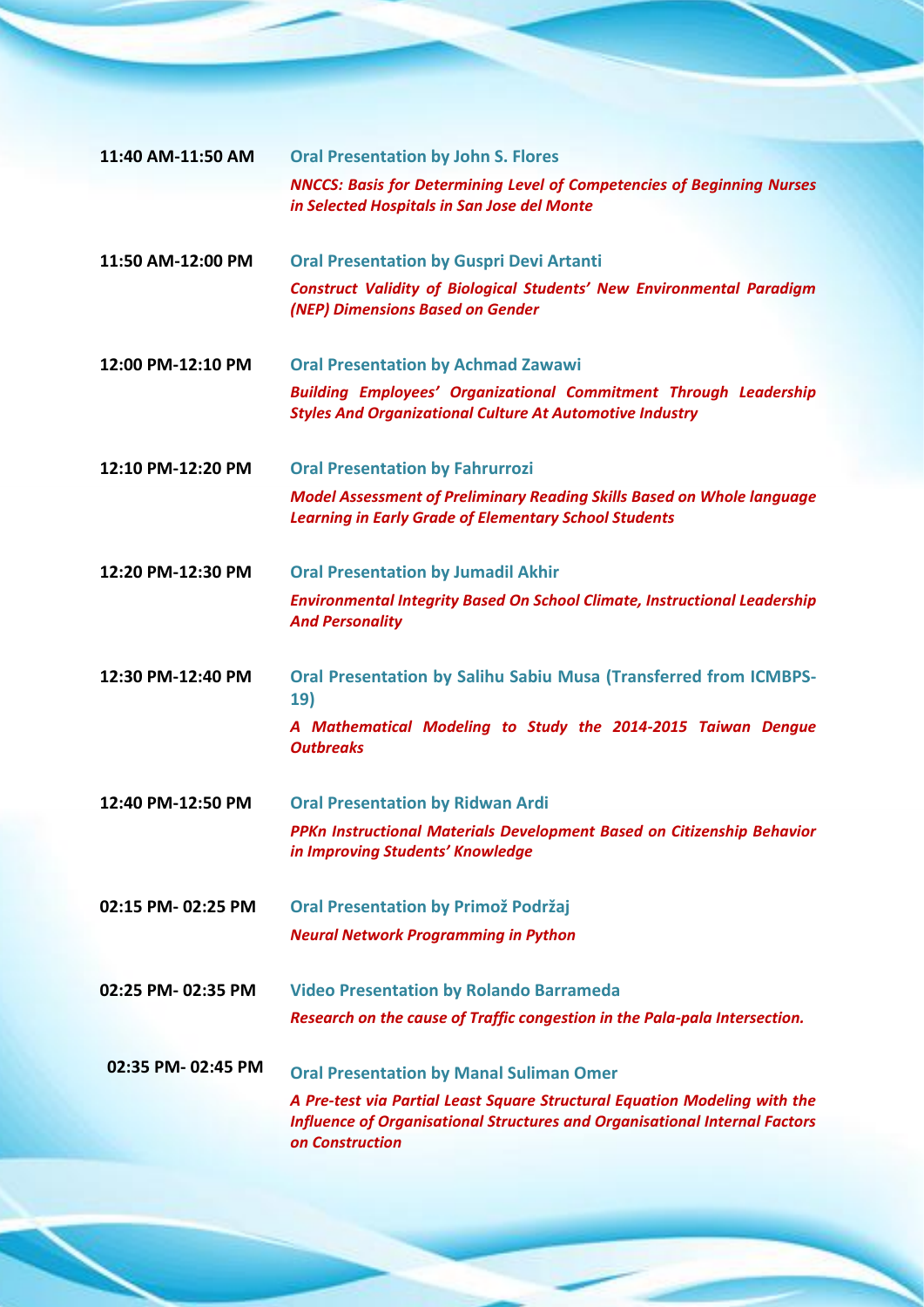| 02:45 PM-02:55 PM | <b>Oral Presentation by Ho Mui Yen</b>                                                                                                                                                                                                              |
|-------------------|-----------------------------------------------------------------------------------------------------------------------------------------------------------------------------------------------------------------------------------------------------|
|                   | <b>Graphene-Based Coating for Corrosion Application</b>                                                                                                                                                                                             |
|                   |                                                                                                                                                                                                                                                     |
| 02:55 PM-03:05 PM | <b>Oral Presentation by Ho Mui Yen</b>                                                                                                                                                                                                              |
|                   | A Green Synthesis Of Grpahene Based Composite For Energy Storage<br><b>Application</b>                                                                                                                                                              |
| 03:05 PM-03:15 PM | <b>Oral Presentation by Paul Dominic I. Tecson</b>                                                                                                                                                                                                  |
|                   | <b>Utilizing Simultaneous Localization and Mapping (SLAM) in Augmented-</b><br><b>Reality Shell Game for iOS Mobile Phone</b>                                                                                                                       |
| 03:15 PM-03:25 PM | <b>Oral Presentation by Amirah Nurhafizah Abu Bakar</b>                                                                                                                                                                                             |
|                   | <b>Real-Time Wireless Energy Management System of Miniature Standalone</b><br><b>Photovoltaic Application</b>                                                                                                                                       |
| 03:25 PM-03:35 PM | <b>Oral Presentation by Bambang Sugiyono Agus Purwono</b>                                                                                                                                                                                           |
|                   | The Effect between number of water turbine blades and water flowrate to<br>the power generated by Mycro Hydro Power Plant (MHPP) using Crossflow<br>type NACA 63210                                                                                 |
| 03:35 PM-03:45 PM | <b>Oral Presentation by Genrech L. Lalas</b>                                                                                                                                                                                                        |
|                   | Save Your Grades! A 3D Mobile Educational-Entertainment Game Using<br><b>Ant Colony Algorithm</b>                                                                                                                                                   |
| 03:45 PM-03:55 PM | <b>Oral Presentation by Sudarmadji</b>                                                                                                                                                                                                              |
|                   | <b>Strategy Development for Wind Turbines NACA 6412 Decision making</b>                                                                                                                                                                             |
| 04:10 PM-04:20 PM | <b>Oral Presentation by Maryli Rosas</b>                                                                                                                                                                                                            |
|                   | Predicting The Relationship Between Parent-Teaching Activities And<br><b>Emergent Literacy In Preschool Children Of Oxford Louise Academy Of</b><br><b>Dasmarinas Using A Correlation And Clustering Analysis: A Data Mining</b><br><b>Approach</b> |
| 04:20 PM-04:30 PM | <b>Oral Presentation by Zurina Zainal Abidin</b>                                                                                                                                                                                                    |
|                   | The application of 3-D wire cloth electrode for higher throughput<br>dielectrophoretic separation experiment                                                                                                                                        |
| 04:30 PM-04:40 PM | <b>Oral Presentation by Kevin Luwemba Mugumya</b>                                                                                                                                                                                                   |
|                   | The role of Linked Building Data (LBD) in Aligning Augmented Reality (AR)                                                                                                                                                                           |
|                   | with Sustainable Construction                                                                                                                                                                                                                       |
|                   |                                                                                                                                                                                                                                                     |